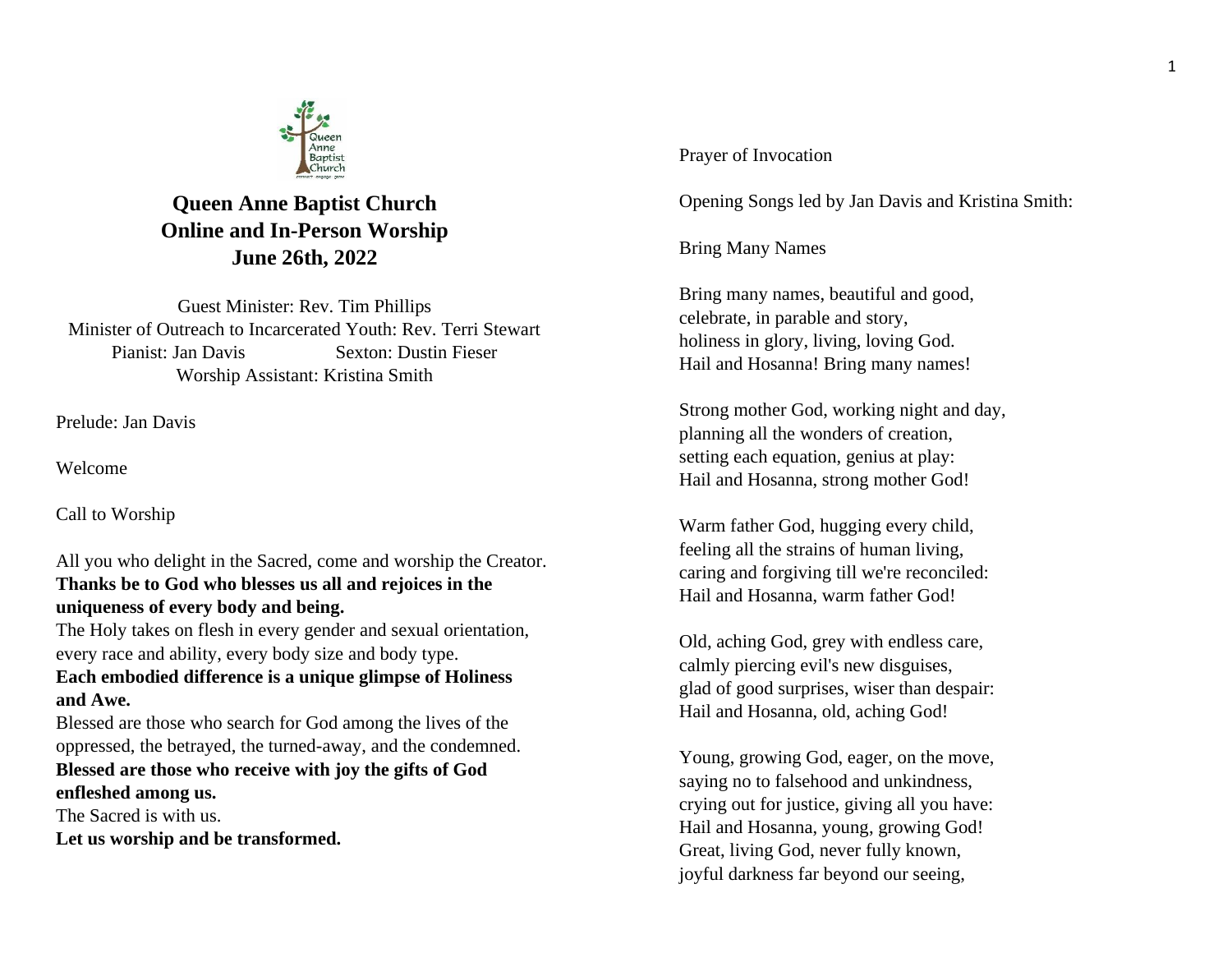closer yet than breathing, everlasting home: Hail and Hosanna, great, living God!

CCLI Song # 131727 Brian Arthur Wren | Carlton Raymond Young © Words: 1989 Hope Publishing Company Music: 1989 Hope Publishing Company For use solely with the SongSelect® Terms of Use. All rights reserved[. www.ccli.com](http://www.ccli.com/) CCLI License # 784851

#### O God of Every Nation

O God of every nation, of every race and land, redeem the whole creation with your almighty hand; where hate and fear divide us and bitter threats are hurled, in love and mercy guide us and heal our strife-torn world.

From search for wealth and power and scorn of truth and right, from trust in bombs that shower destruction through the night, from pride of race and nation and blindness to your way, deliver every nation, eternal God, we pray.

Keep bright in us the vision of days when war shall cease, when hatred and division give way to love and peace, till dawns the morning glorious when truth and justice reign and Christ shall rule victorious o'er all the world's domain.

CCLI Song # 178553 William Watkins Reid Jr. © 1958. Renewed 1986 The Hymn Society (Admin. by Hope Publishing Company) For use solely with the SongSelect® Terms of Use. All rights reserved. [www.ccli.com](http://www.ccli.com/) CCLI License # 784851

Please greet one another *We invite you to post the city you are in, a general greeting, or whatever message you'd like to share.*

Offering of our Gifts

We invite you to give to continue the ministries of our church, to follow Christ's call to serve the world. You may give online at [www.queenannebaptist.org/give](http://www.queenannebaptist.org/give) or mail a check to Queen Anne Baptist Church, 2011 1<sup>st</sup> Ave. North, Seattle WA 98109

Offertory Jan Davis

Prayer of Blessing

Doxology:

**Praise God from whom all blessings flow, Praise God all creatures here below, Praise God above ye heavenly hosts, Praise Father, Son, and Holy Ghost. Amen.**

Children's Message Pastor Terri

The Lord's Prayer *(we invite you to recite whatever version you have learned)*

**Our God in heaven, Holy be your name,**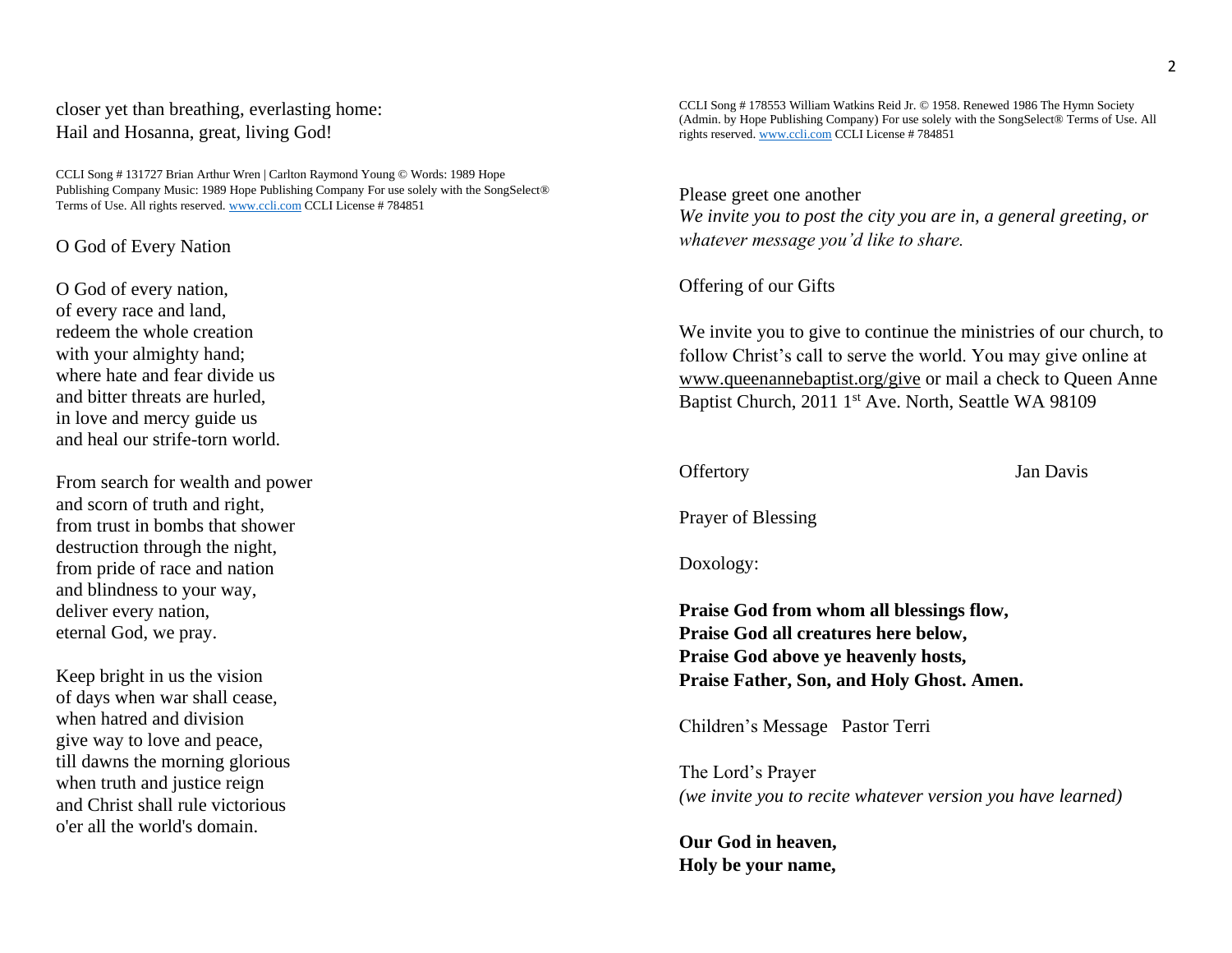**Your kingdom come, Your will be done, On earth as it is in heaven. Give us this day our daily bread And forgive us our sins, As we forgive those who sin against us. Save us in the time of trial, And deliver us from evil. For yours is the kingdom, and the power, and the glory forever. Amen.**

#### Pastoral Prayer

(You can post prayer requests or submit them through the website. You can also email them to [admin@queenannebaptist.org\)](mailto:admin@queenannebaptist.org)

Scripture Reading: Psalm 144:3-4, 12-15 and I Peter 2:4-10

O Lord, what are human beings that you regard them, or mortals that you think of them?

They are like a breath; their days are like a passing shadow.

May our sons in their youth be like plants full grown, our daughters like corner pillars, cut for the building of a palace.

May our barns be filled, with produce of every kind; may our sheep increase by thousands, by tens of thousands in our fields,

and may our cattle be heavy with young. May there be no breach in the walls, no exile, and no cry of distress in our streets.

Happy are the people to whom such blessings fall; happy are the people whose God is the Lord.

Come to him, a living stone, though rejected by mortals yet chosen and precious in God's sight, and like living stones, let yourselves be built into a spiritual house, to be a holy priesthood, to offer spiritual sacrifices acceptable to God through Jesus Christ. For it stands in scripture: "See, I am laying in Zion a stone, a cornerstone chosen and precious; and whoever believes in him will not be put to shame." To you then who believe, he is precious; but for those who do not believe, "The stone that the builders rejected has become the very head of the corner," and "A stone that makes them stumble, and a rock that makes them fall." They stumble because they disobey the word, as they were destined to do. But you are a chosen race, a royal priesthood, a holy nation, God's own people, in order that you may proclaim the mighty acts of him who called you out of darkness into his marvelous light. Once you were not a people, but now you are God's people; once you had not received mercy, but now you have received mercy.

Sermon: "Cornerstones" Rev Tim Phillips

Closing Hymn: A Place At The Table

For everyone born, a place at the table, for everyone born, clean water and bread, a shelter, a space, a safe place for growing, for everyone born, a star overhead.

#### Chorus:

And God will delight when we are creators of justice and joy, compassion and peace: